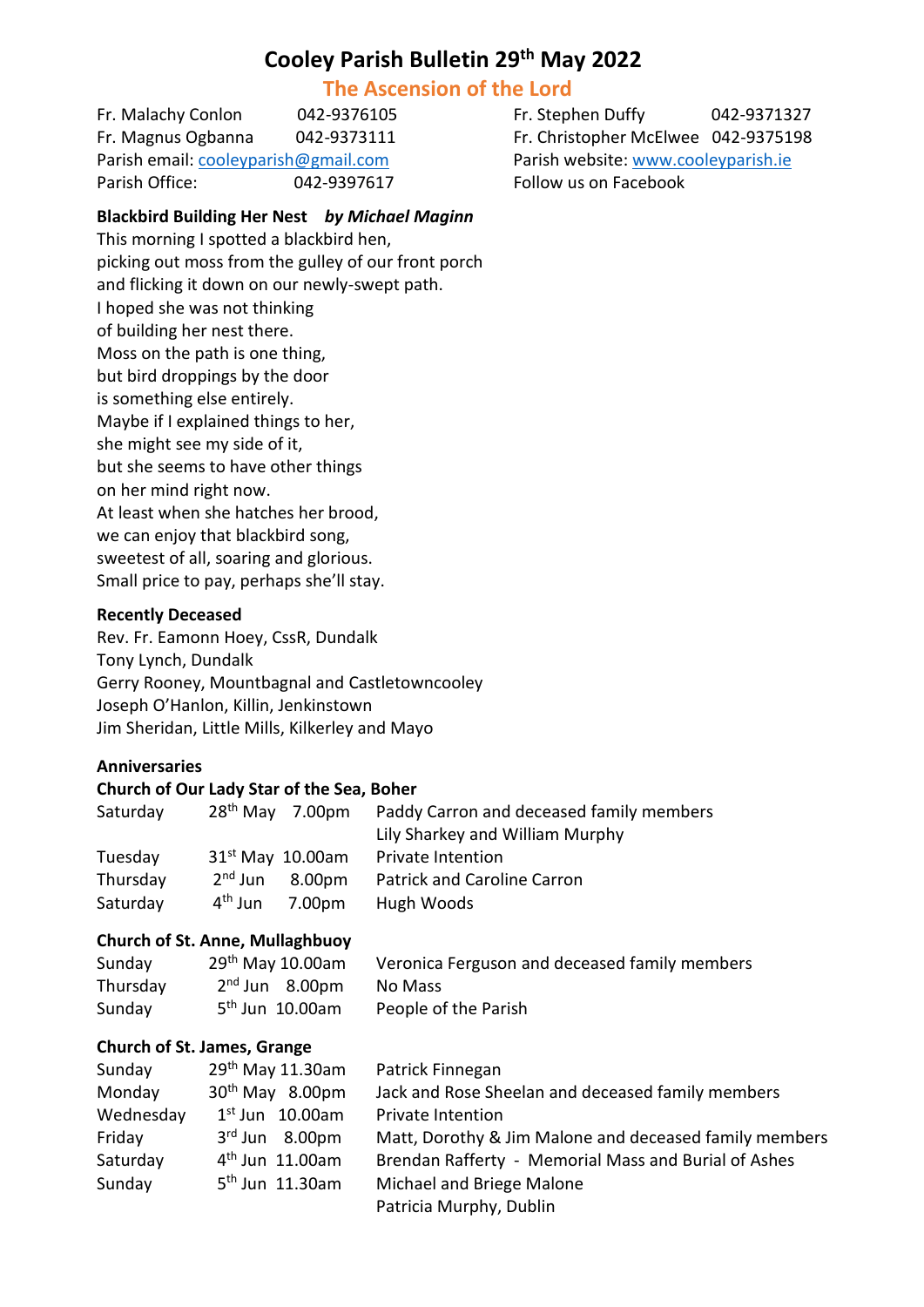# **Friday is the First Friday**

Fr. Malachy will visit the old and housebound in all areas on Friday If you know a relative, neighbour or friend who would like Fr. Malachy to visit them, please phone Parochial House 042-9376105 or Parish Office 042-9397617 with their name

#### **Trocaire Lenten Appeal**

*Final appeal* to return any outstanding Trocaire Lenten Appeal boxes please – amount to date €6191

## **Baptisms (by arrangement)**

Baptisms will be celebrated on Saturday evenings at 5.00pm

#### **Funerals**

When a Funeral Mass is being celebrated in the Parish there will be no other Mass celebrated that day

## **Parish Bulletin**

Anyone who would like a copy of the bulletin sent to them by email each week should request this by emailing the Parish office at: [cooleyparish@gmail.com](mailto:cooleyparish@gmail.com)

## **Cemetery Mass and Blessing of Graves 2022**

|             | Grange cemetery - Sunday 19th June at 11.30am |  |
|-------------|-----------------------------------------------|--|
|             | Boher cemetery - Saturday 23rd July at 7pm    |  |
| Cill Mhuire | - Monday 15 <sup>th</sup> August at 7pm       |  |

## **Grange Cemetery**

Please note Grange Cemetery will be closed to the public on Tuesday 7<sup>th</sup> June for maintenance work

#### **Eucharistic Adoration**

Eucharistic Adoration – this Saturday there will be exposition of the Blessed Sacrament in the Church of St. James, Grange from 10.00am – 1.00pm. You are very welcome to drop in for silent prayer, to encounter the living and healing presence of Jesus. Given the war in Ukraine, this is an opportunity to pray for much needed peace in the world and in all our hearts.

#### **Pastoral Council**

As we invite parishioners to engage with the Synodal Pathway, we welcome ideas and suggestions as to how we might more faithfully answer God's call as a Parish Community. Contact any member of the Pastoral Council or the Parish Office directly at [cooleyparish@gmail.com](mailto:cooleyparish@gmail.com)

#### **Cooley Parish Pilgrimage to Lourdes**

Pilgrimage from Cooley Parish to Lourdes will take place Friday 26<sup>th</sup> August 2022 for 5 nights full board accommodation in Hotel La Solitude €799 per person sharing – still some seats available. Contact Parochial House 042-9376105 or the Parish Office 042-9397617.

#### **Pilgrimage to Knock Shrine**

Pilgrimage to Knock Shrine next Sunday 5<sup>th</sup> June - bus will depart from Omeath at 7.30am, stopping at Carlingford and Cooley Hall. Breakfast and Evening meal is included. Everyone welcome. For further info and to book please phone Kathleen 086-1955972 or Mary 086- 1072222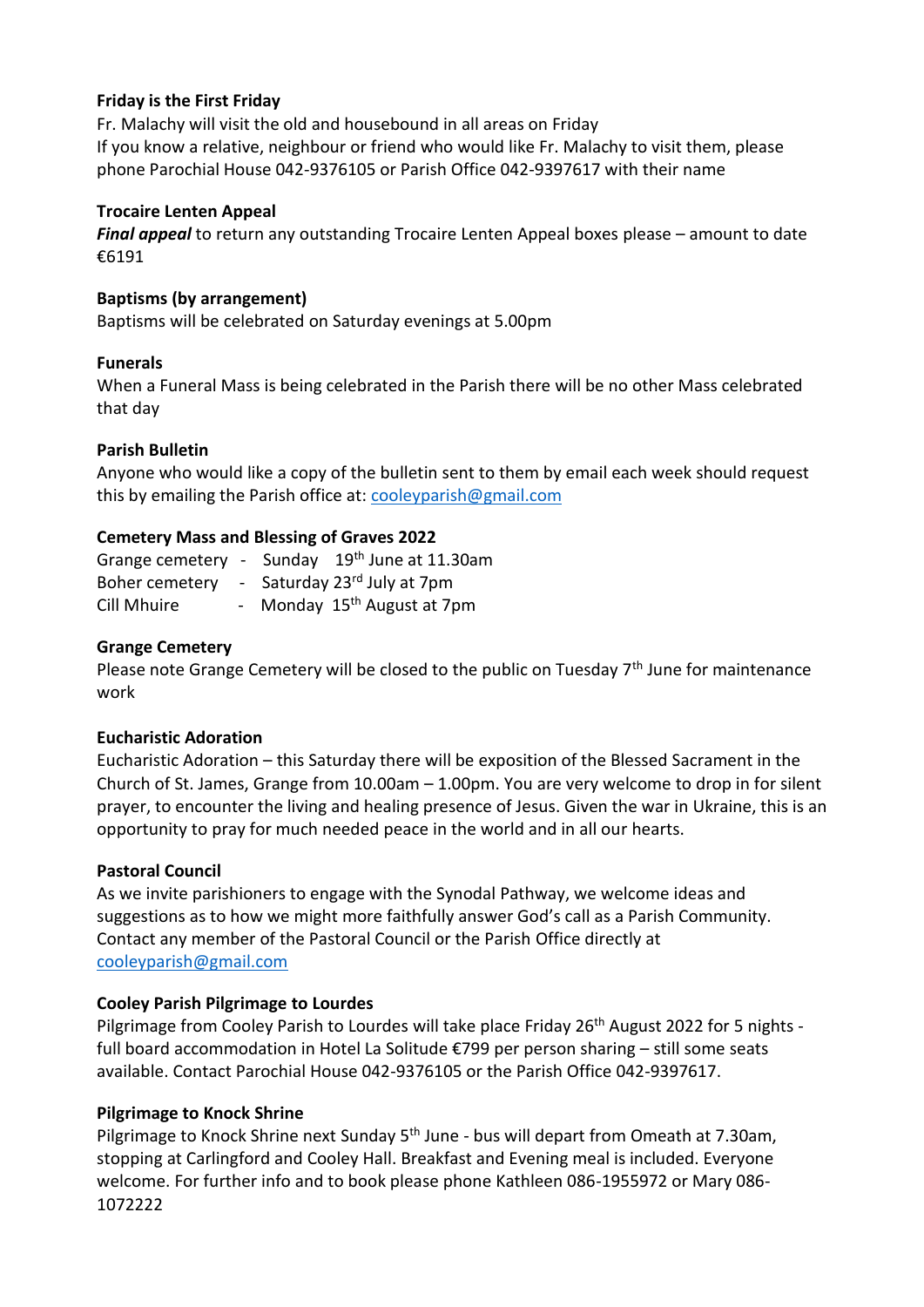# **Pilgrimage to Medjugorje**

Pilgrimage to Medjugorje departing from Dundalk on Wednesday 22<sup>nd</sup> June for 7 nights – cost €765. Spiritual Advisor Fr. Paul Montague, Reaghstown Parish. Phone James 087-2202173 for more details

# **Pray for Life Novena**

The Pray for Life Novena is an invitation to join thousands of people across Ireland to pray for the protection of human life, from Monday 23<sup>rd</sup> May to the Feast of the Visitation on Tuesday 31<sup>st</sup> May. Each day's intention is to help build a culture of life in Ireland. Visit [www.prayforlife.ie](http://www.prayforlife.ie/) for daily novena prayers

# **Lough Derg Re-Opens**

Lough Derg welcomes Pilgrims again with a full Pilgrimage programme this summer:

- 3 Day Pilgrimage:  $1^{st}$  Jun  $15^{th}$  Aug. Booking advised. Concessions available for students, senior & groups
- 1 Day Retreats and guided Pilgrim Path experience: dates in May and late August through September.

Booking essential. All booking info at [www.loughderg.org,](http://www.loughderg.org/) email [info@loughderg.org](mailto:info@loughderg.org) or 0719861518

# **Local Government and Heritage Grant**

We are grateful to The Department of Housing, Local Government & Heritage for a grant to examine what needs to be done to secure the ruins of the Church in Cill Mhuire. Anyone interested in being part of a small committee to oversee this – please contact Fr. Malachy

# **Mental Health Relative Support Group**

Support Group for Relatives and Friends who support people with mental health difficulties takes place on First Wednesday of each Month at 7.30pm in Boardroom, Ardee Business Park, Hale Street, Ardee.

Speaker Alan Duff (TURAS Clinical Manager) will discuss the role of TURAS counselling service in the Community on Wednesday 1<sup>st</sup> June at 7.30pm

# **Alzheimer's Tea Day – this Sunday 29th May**

You are invited for "A special cup of tea" between 12noon – 3pm in aid of Alzheimer's Society in the home of Angela and Kevin Smyth, Lugbriscan. Donations of baked goods gratefully received. Phone Angela 086-3758190

# **Car Boot Sale - Local Red Cross Ukrainian Appeal**

Car Boot Sale and Craft Fair on Sunday 5<sup>th</sup> June at St. Mary's Parochial Hall, Cooley. For more info contact 087-7465984

# **Congratulations – U-15 National Cup - Champions**

Congratulations to Jack, Dan, Dualta, Joseph, Oran, Shea and the Bellurgan United U-15 team on winningthe U-15 National Cup final last Sunday – well done!

# **Cooley Community Projects Limited – Vacancies**

| 1 Caretaker – Cooley                               | closing date 24/06/2022 |  |  |  |
|----------------------------------------------------|-------------------------|--|--|--|
| 1 Caretaker – Omeath                               | closing date 24/06/2022 |  |  |  |
| 1 Environmental worker - Omeath                    | closing date 24/06/2022 |  |  |  |
| Phone Ambrose 042-9376077 or cooleyceltd@gmail.com |                         |  |  |  |